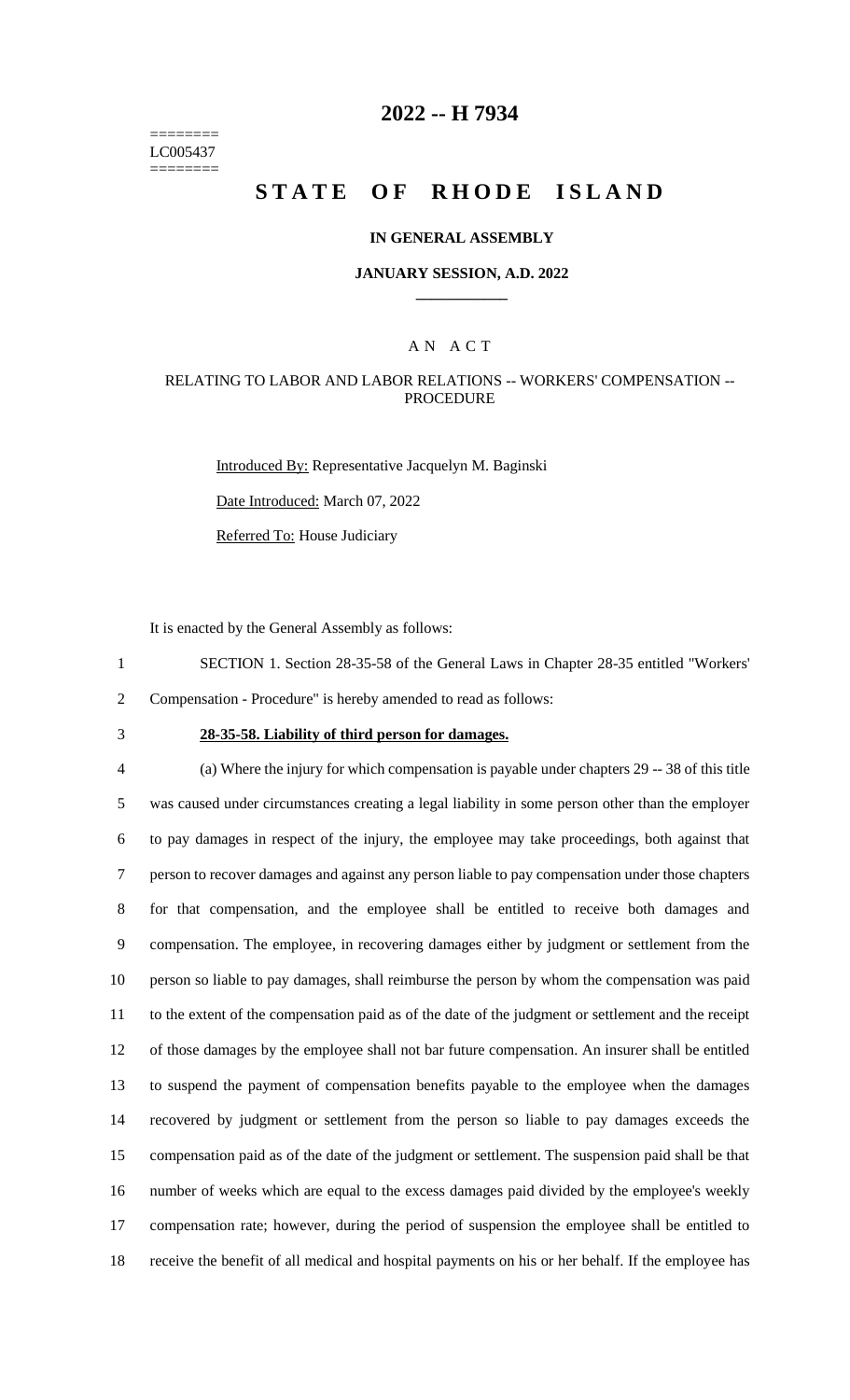been paid compensation under those chapters, the person by whom the compensation was paid shall be entitled to indemnity from the person liable to pay damages, and to the extent of that indemnity shall be subrogated to the rights of the employee to recover those damages. When money has been recovered either by judgment or by settlement by an employee from the person liable to pay damages, by suit or settlement, and the employee is required to reimburse the person by whom the compensation was paid, the employee or his or her attorney shall be entitled to withhold from the amount to be reimbursed that proportion of the costs, witness expenses, and other out-of-pocket expenses and attorney fees which the amount which the employee is required to reimburse the person by whom compensation was paid bears to the amount recovered from the third party.

 (b) Any money recovered by judgment, award, or settlement that includes damages for past 11 or future pain and suffering, loss of consortium, loss of society, loss of wages and/or earning 12 capacity or other damages not fully compensated by workers' compensation, shall not be 13 reimbursed. The amount to be reimbursed shall also be reduced by any percentage of the employee's 14 comparative negligence. Any dispute regarding the appropriate apportionment of the amount to be 15 reimbursed by the employee shall be heard in the court having jurisdiction of the underlying third-16 party claim.

17 (b)(c) In any case in which the employee or, in case of death, the administrator of the employee's estate neglects to exercise the employee's right of action by failing to file a lawsuit against such third person within two (2) years and eight (8) months after the injury, the self-insured employer or the employer's insurance carrier may so proceed and shall be subrogated to the rights of the injured employee or, in case of death, to the rights of the administrator to recover against such person; provided, that no subrogation action shall commence unless at least twenty-six (26) weeks prior to the expiration of the two (2) years and eight (8) months the self-insured employer or the employer's insurance carrier has notified the employee or in the case of death, the administrator of the employee's estate, in writing by personal service or certified mail, that failure to commence such action within two (2) years and eight (8) months after the injury will operate as an assignment of the right of action to the self-insured employer or the employer's insurance carrier. Upon filing the lawsuit the attorney for the self-insured employer or the employer's insurance carrier shall notify the employee in writing by personal service or certified mail of the action and the name of the court where it was filed and the employee may join as a plaintiff in the action within thirty days after the notification, and, if the employee fails to join, the right of joinder shall abate. The right of the employee, or in case of death, the administrator of the employee's estate, to be fully compensated for the damages sustained shall be fully preserved as outlined in subsection (a) of this section.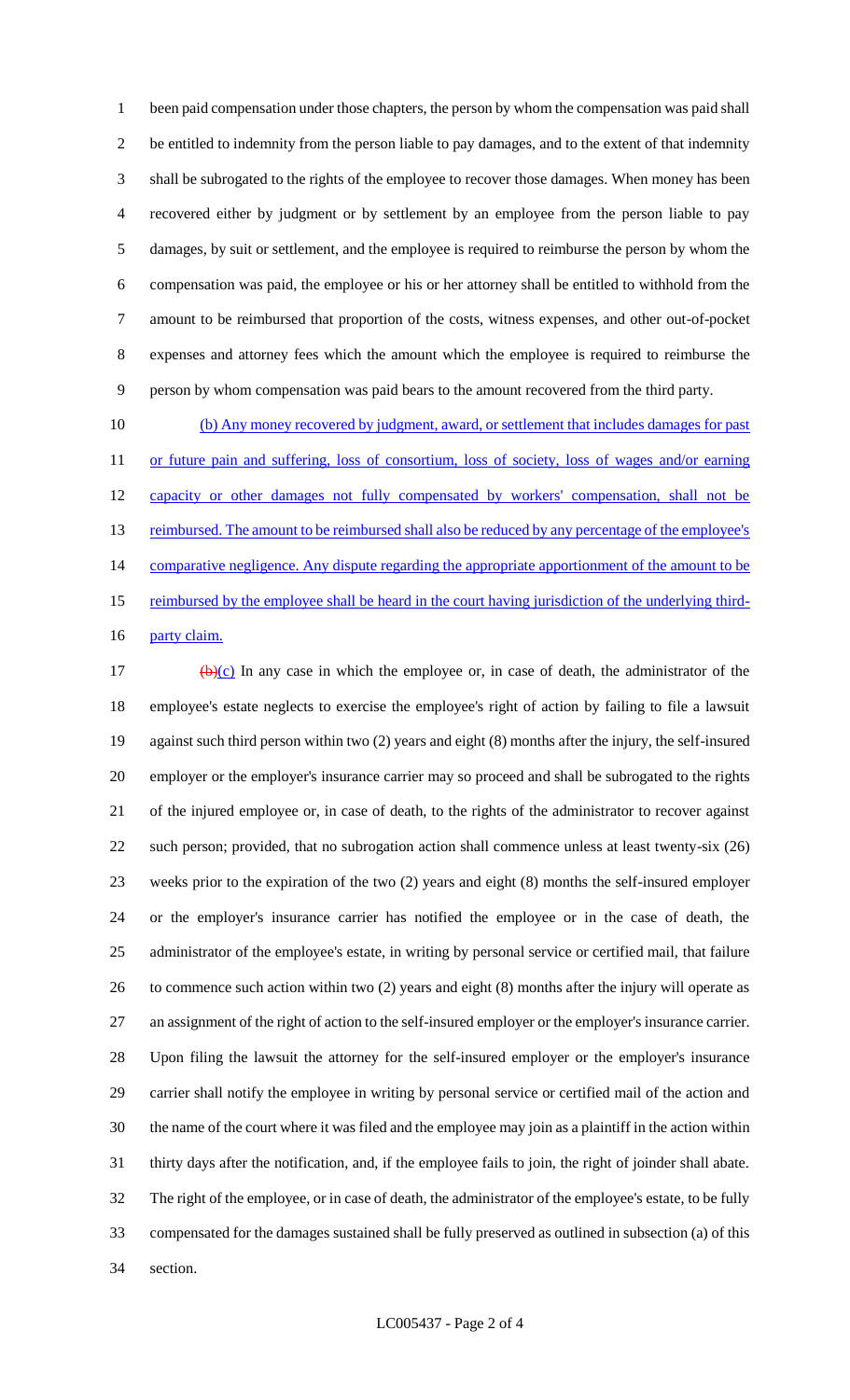- 1  $\left(\frac{e}{d}\right)$  If the self-insured employer or the employer's insurance carrier recovers from these 2 other personal damages or benefits, after expenses and costs of action have been paid, in excess of 3 the amount of the lien as defined in this section, then that excess shall be paid to the injured 4 employee or, in the case of death, to the administrator of the employee's estate for distribution.
- 5 SECTION 2. This act shall take effect upon passage.

 $=$ LC005437 ========